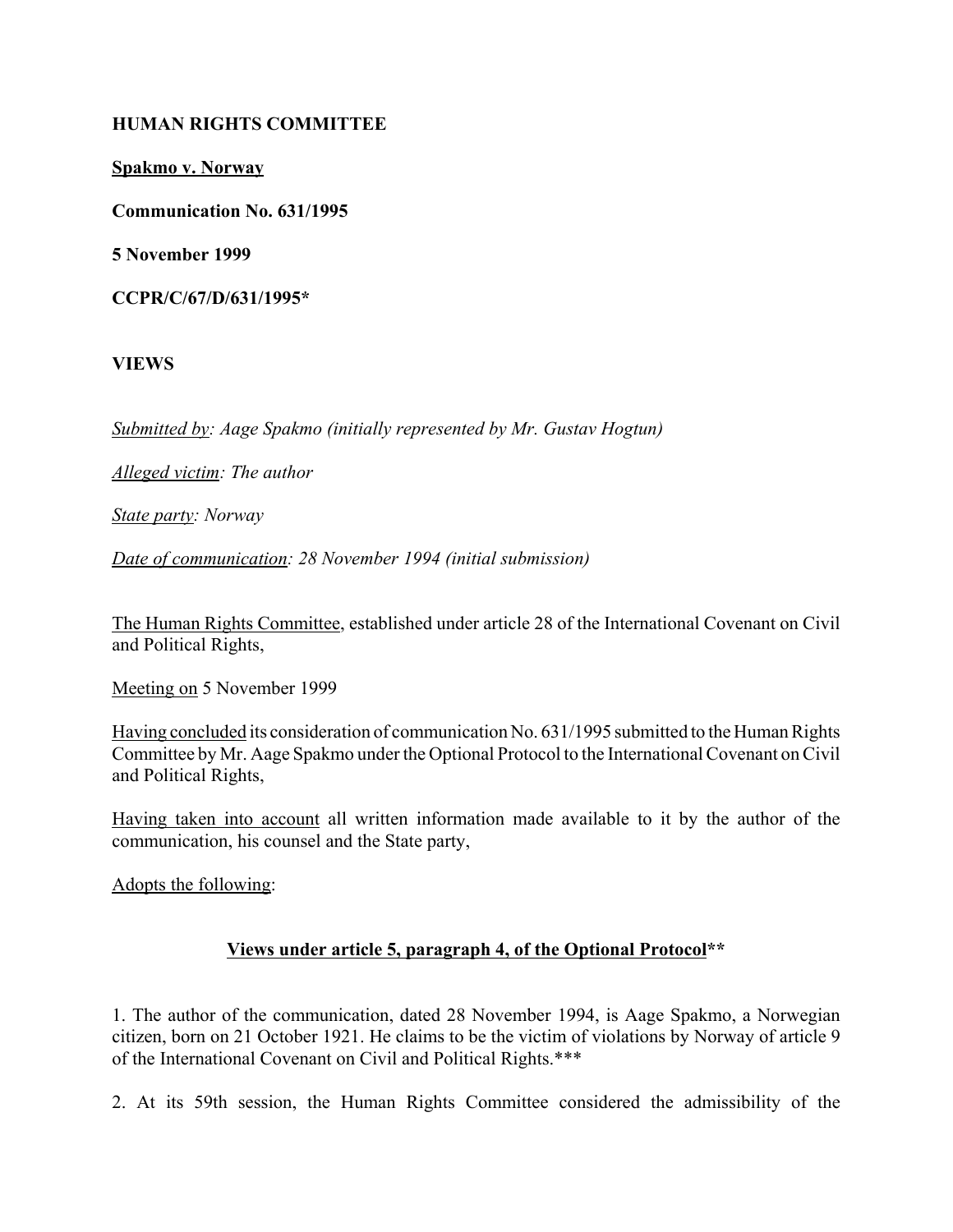communication and found that all domestic remedies had been exhausted and that the same matter was not being examined under another procedure of international investigation or settlement. It considered that the author had sufficiently substantiated, for purposes of admissibility, that he had been arbitrarily detained. Accordingly, on 20 March 1997, the Committee decided that the communication was admissible.

# The facts

2.1 The author was commissioned, in July 1984, by a landlord, one Finn Grimsgaard, to carry out repairs on a building, including the demolition and replacement of three balconies. Work commenced on 23 July 1984. Two tenants applied for an injunction from the Tenancy Disputes Court until such time as the owner guaranteed that the balconies would be restored to their original appearance; the injunction was granted on 25 July 1984. According to the author, he then contacted the judge of the Tenancy Disputes Court to ascertain how to proceed and was informed that the owner could either request an oral negotiation in court or that the municipal building authorities issue a ruling authorizing the demolition of the balconies. In the morning of Friday 27 July 1984, a municipal inspector, Per M. Berglie (since deceased), examined the building together with the author. The author states that the building inspector gave an oral order to continue with the demolition.

2.2 The author reinitiated the work later on 27 July 1984. After having received a complaint from one of the tenants in the building, the police arrived at the site for inspection at 10.30 pm. The police was of the opinion that the work was disturbing the peace in the neighbourhood, and verbally ordered the author to stop his work. The author refused to do so and claimed that he was working legally. After repeatedly having been ordered to stop his activities, the superintendent on duty ordered the author's arrest. He was arrested around 11.00 pm, and released one hour later.

2.3 The next day, the author continued with his demolition activities. Again, the police ordered him to stop, which the author refused. Around 2.25 pm he was arrested and brought to the police station from where he was released eight hours later. On Tuesday 31 July 1984, the building authorities issued a written demolition order for the balconies.

2.4 On 23 September 1986, the author instituted proceedings before the Oslo City Court (Oslo Byrett) claiming damages and compensation for non-pecuniary damages on the grounds that the arrests of 27 and 28 July 1984 had been unlawful. The hearing took place on 1 September 1989; the Court dismissed the author's claim on 4 October 1989. On 15 December 1989 the author appealed the judgement to the Eidsivating High Court. The appeal was heard on 7 October 1992; judgement was pronounced on 20 October 1992. On 23 December 1992, the author appealed to the Supreme Court. On 14 January 1993 the Interlocutory Committee of the Supreme Court decided not to allow the appeal as it had no prospect of succeeding. On 22 June 1994, the author requested the Supreme Court to reopen his case; the petition was rejected on 2 September 1994.

## The complaint

3. The author claims to be a victim of a violation of article 9, paragraph 1, of the Covenant in that he was arbitrarily arrested, since his arrest was not on such grounds and in accordance with such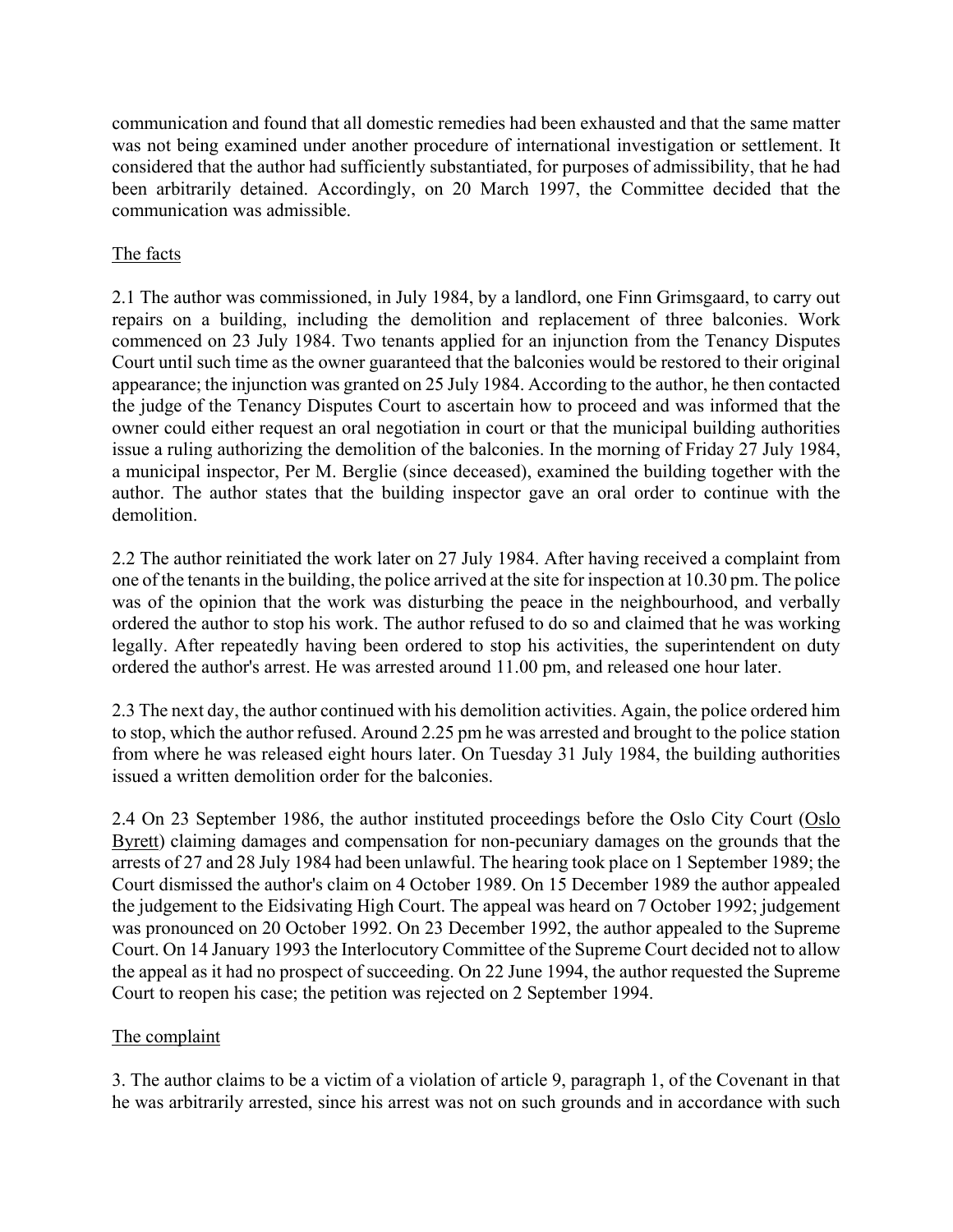procedures as established by law. In this respect, counsel alleges that the police exceeded their competence in that they enforced a temporary order between two parties in a civil suit, acting on information received by a high-ranking officer from a friend who was one of the parties in the civil suit. The author was not party to that suit and could therefore only be detained if so ordered by a judicial authority. Norwegian law provides for a special authority (namsmenn, the head of which in Oslo is the byfogd) to implement civil decisions; the police may only intervene at the request of the mentioned authority. Counsel states that the police and later the Government shifted the burden of proof in demanding that the author prove in writing that he had been authorized to carry out the work at the time when he was arrested. This, counsel contends, is in breach of Norwegian law, as it was the police who had to prove that they had the legal right to act against the author in the manner they did, interfering with his liberty. Furthermore, his arrest was not on such grounds or in accordance with such procedures as established by law, since it was based on the decision of the Tenancy Disputes Court, between the two tenants and the landlord; counsel contends that the decision is not applicable to a third party.

#### State party's observations

4.1 The State party refers to the procedure before the local courts, during which the courts found that there was no evidence that an oral order was given to the author by the building authorities to continue the demolition of the balconies. Consequently, at the material time the injunction given by the Tenancy Disputes Court prohibiting further demolition of the balconies was operative. Section 343 of the Penal Code makes it a criminal offence to act or to be accessory to an act against a legally imposed prohibition. The author should thus have respected the injunction, and his failing to do so constituted a criminal offence. Moreover, it appears from the police reports that the author was ordered on several occasions to stop the demolition. Because of his failure to comply, he was arrested. The records of the arrest show that the author was arrested for violating section 3 of the police bylaws in conjunction with section 339(2) of the Penal Code.<sup>1</sup>

4.2 As to counsel's argument that the police had no competence to arrest the author, because it concerned a civil dispute, the State party explains that the police was acting under the Criminal Procedure Act,<sup>2</sup> since the author did not stop committing criminal acts when ordered. The law on the legal enforcement of decisions in civil cases is thus not relevant in the present case. As to counsel's argument that the author was arrested because a high ranking police officer acted on information received from a friend who was a party in the civil suit, the State party refers to the records of the court hearing, which show that the police officer in question was no friend of any of the parties in the civil suit, but that he indeed remembered to have received a communication from one of the parties. He did not remember whether he had acted on the basis of the information received, but did not exclude the possibility. According to the State party, there is nothing improper or unlawful about the police acting upon information received from the public. The State party concludes that the author's arrest was lawful under Norwegian law. It notes that the author, when bringing his case to the courts, never challenged the lawfulness of his detention other than by arguing that he had received an oral order to continue the work. The Courts held that the police acted lawfully.

4.3 In the State party's opinion, the author's detention was also necessary. It notes that the first detention lasted for one hour and the second for eight hours and argues that this cannot be deemed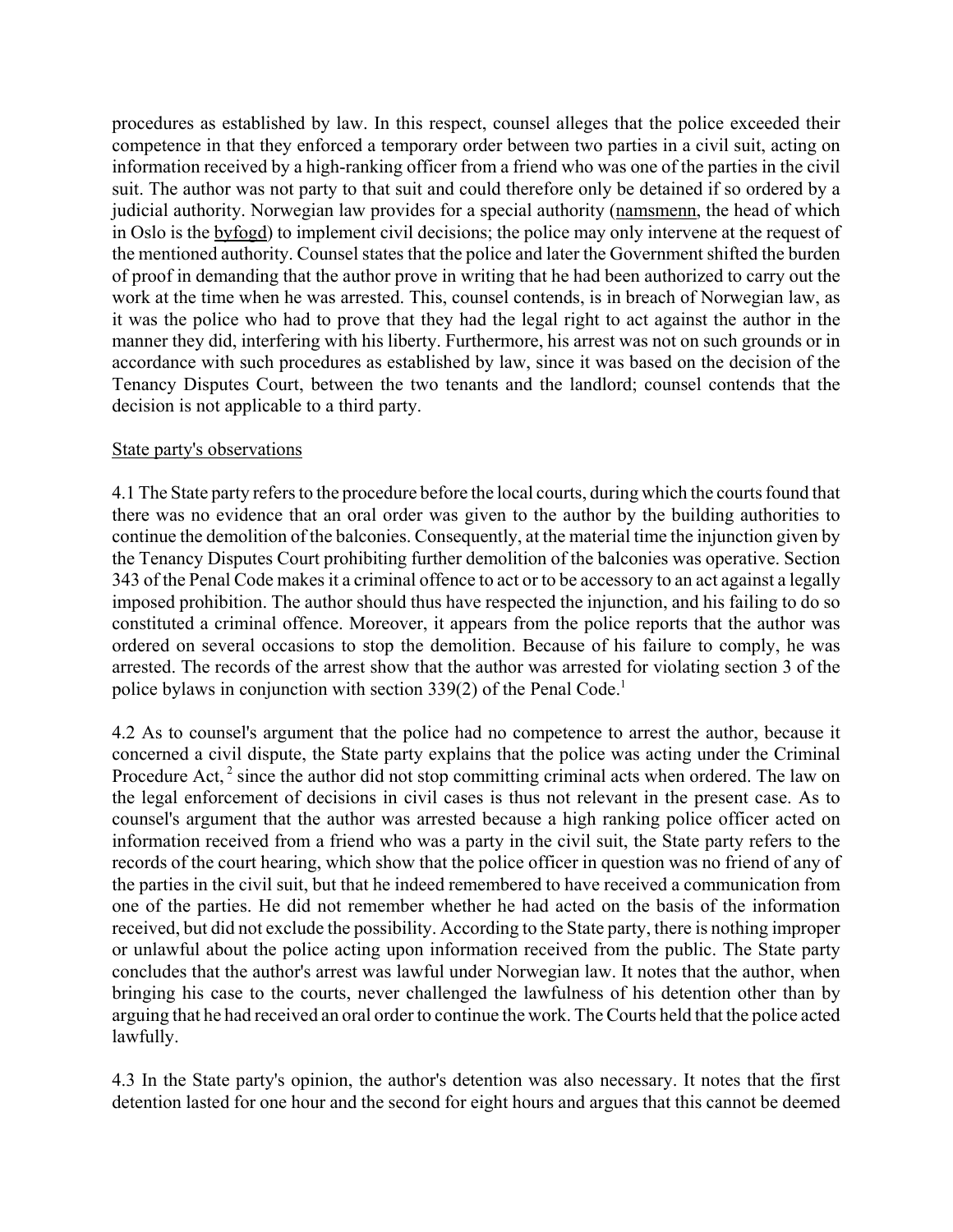disproportionate. In this connection, the State party refers to the circumstances of the author's arrest, which show that the author refused to cooperate with the police and continued his demolition work even when ordered repeatedly to stop it.

4.4 The State party concludes that no violation of article 9 has occurred.

## Counsel's comments

5.1 In his comments on the State party's submission, counsel recalls that the injunction in favour of the tenants of the building was cancelled the Tuesday following the author's arrest. In the circumstances, the author who claimed to have received an oral order by the building authorities to proceed with the demolition, should not have been arrested by the police. In this connection, counsel submits that the author had been informed by the judge of the Tenancy Dispute Court that an order by the building authorities would overrule the injunction. The author then contacted a police officer on Friday morning and informed her that he had oral permission from the building inspector to continue the demolition of the balconies. The police failed to verify this information and instead went on to arrest the author. Counsel maintains that the police's actions were in violation of the regulations governing the police since the author's activities did not constitute a serious disturbance of public order or great danger for the public. According to counsel, the author acted out of a social and moral duty, in order to avoid danger for the public. His arrest cannot be said to have been necessary.

5.2 Moreover, counsel reiterates that it is not for the police to get involved in a civil dispute, unless specifically called for by the relevant authorities, which was not so in the present case. He suggests that one of the reasons why the police immediately acted following a telephone call from one of the tenants was that the author had had problems with the police in the past. Counsel further states that article 343 of the Penal Code requires that the accused has acted with intent - and argues that there was never any intent on the part of the author to commit a criminal act. He argues that the fact that the police never brought a case against the author for violating article 343 shows that they knew he was not guilty.

## Issues and proceedings before the Committee

6.1 The Human Rights Committee has considered the present communication in the light of all the written information made available to it by the parties, as provided in article 5, paragraph 1, of the Optional Protocol.

6.2 The question before the Committee is whether the author's arrest was in violation of article 9 of the Covenant. The author has argued that there was no legal basis for his arrest and that the police was exceeding its competence when detaining him. The Committee has noted the State party's explanations in this respect and has examined the Courts' decisions. On the basis of the information before it, the Committee concludes that the author was arrested in accordance with Norwegian law and that his arrest was thus not unlawful.

6.3 The Committee recalls that for an arrest to be in compliance with article 9, paragraph 1, it must not only be lawful, but also reasonable and necessary in all the circumstances.<sup>3</sup> In the instant case,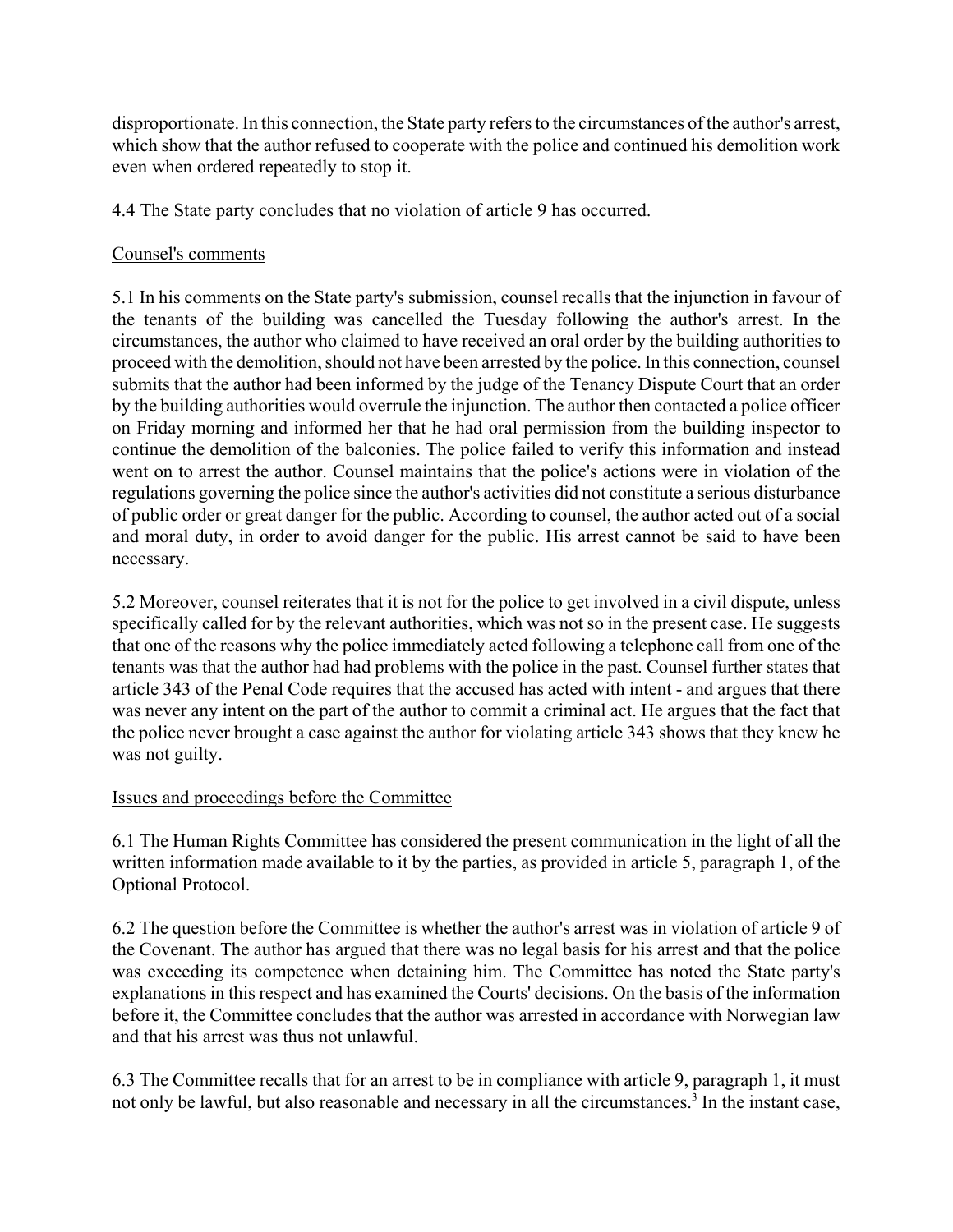it is not disputed that on Friday 27 July 1984, the police ordered the author several times to stop the demolition, that the hour was 10.30 pm and that the author refused to comply. In the circumstances, the Committee considers that the author's arrest on Friday 27 July 1984 was reasonable and necessary in order to stop the demolition, which the police considered unlawful and a disturbance of the peace in the neighbourhood. The author's arrest of the next day was again a result of him refusing to follow the orders of the police. While accepting that the author's arrest by the police also on Saturday may have been reasonable and necessary, the Committee considers that the State party has failed to show why it was necessary to detain the author for eight hours in order to make him stop his activities. In the circumstances, the Committee finds that the author's detention for eight hours was unreasonable and constituted a violation of article 9, paragraph 1, of the Covenant.

7. The Human Rights Committee, acting under article 5, paragraph 4, of the Optional Protocol to the International Covenant on Civil and Political Rights, is of the view that the facts before it disclose a violation of article 9, paragraph 1, of the International Covenant on Civil and Political Rights.

8. Under article 2, paragraph 3(a), of the Covenant, the State party is under the obligation to provide Mr. Spakmo with an effective remedy, including compensation. The State party is under an obligation to take measures to prevent similar violations in the future.

9. Bearing in mind that, by becoming a State party to the Optional Protocol, the State party has recognized the competence of the Committee to determine whether there has been a violation of the Covenant or not and that, pursuant to article 2 of the Covenant, the State party has undertaken to ensure to all individuals within its territory and subject to its jurisdiction the rights recognized in the Covenant and to provide an effective and enforceable remedy in case a violation has been established, the Committee wishes to receive from the State party, within ninety days, information about the measures taken to give effect to the Committee's Views. The State party is also requested to publish the Committee's Views.

 $\mathcal{L}_\text{max}$  , where  $\mathcal{L}_\text{max}$ 

<sup>\*</sup>The following members of the Committee participated in the examination of the present communication: Mr. Abdelfattah Amor, Mr. Nisuke Ando, Mr. Prafullachandra N. Bhagwati, Ms. Christine Chanet, Lord Colville, Ms. Elizabeth Evatt, Mr. Eckart Klein, Mr. David Kretzmer, Ms. Cecilia Medina Quiroga, Mr. Fausto Pocar, Mr. Martin Scheinin, Mr. Hipólito Solari Yrigoyen, Mr. Roman Wieruszewski and Mr. Maxwell Yalden.

<sup>\*\*</sup> The text of one individual opinion signed by six members is appended to this document.

<sup>\*\*\*</sup> Mr. Spakmo was represented by Mr. Gustav Hogtun until June 1999.

<sup>[</sup>Adopted in English, French and Spanish, the English text being the original version. Subsequently to be issued also in Arabic, Chinese and Russian as part of the Committee's annual report to the General Assembly.]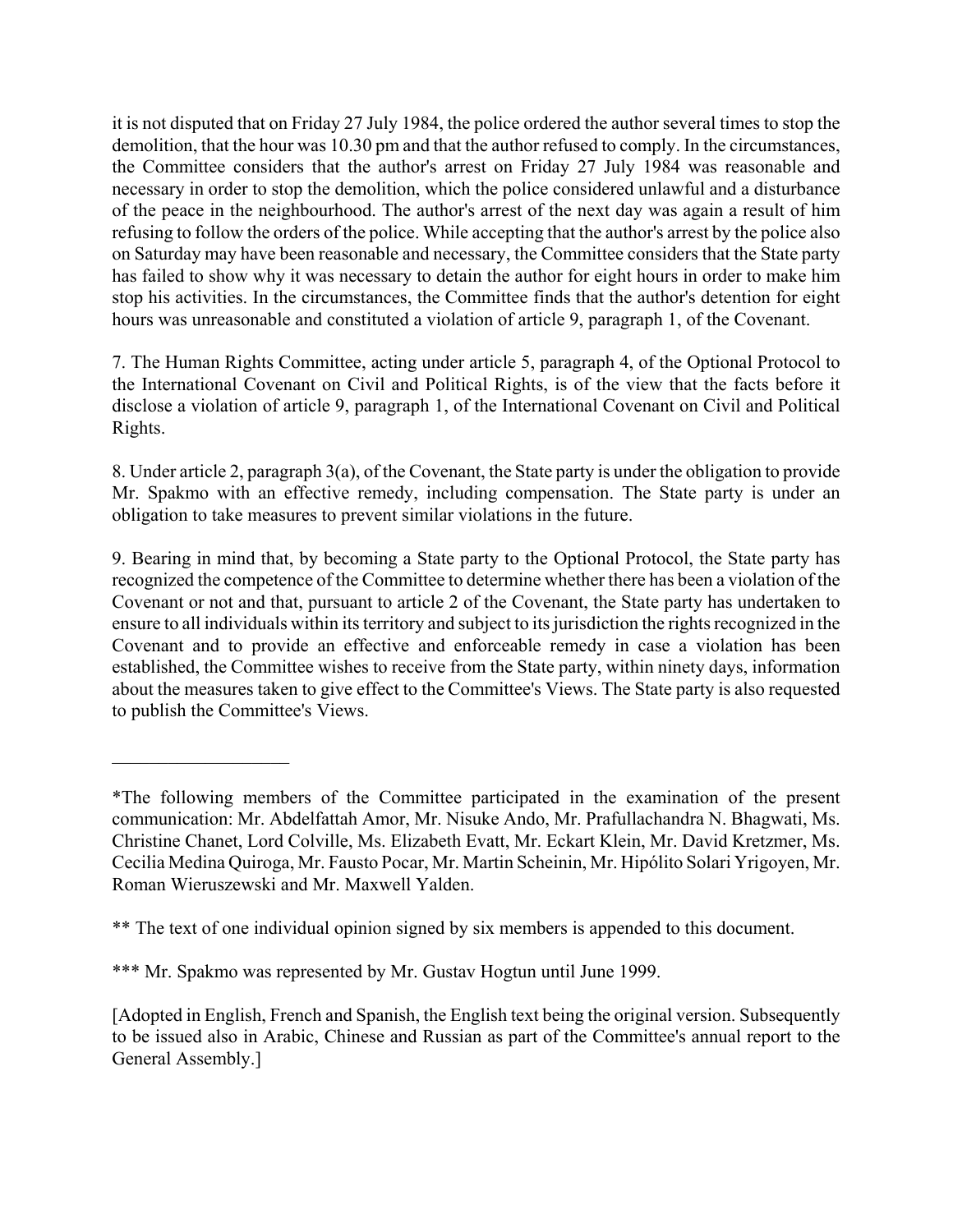#### Notes:

1/ Section 3 of the police bylaws of Oslo reads: "All persons are obliged to comply immediately with any order, sign or signal given by the police in order to maintain public order, regulate passage or ensure safety and otherwise to enforce the provision of these bylaws." Section 39 of the bylaws reads: "Any violation of these bylaws or any order issued pursuant thereto is punishable in accordance with section 339 (2) of the Penal Code unless a more stringent penal provision is available." Section 339(2) of the Penal Code reads: "Anyone shall be liable to fines who .... (2) contravenes any regulation issued by a public authority according to law and implying liability to a penalty."

2/ Section 229 of the Criminal procedure Act reads: "Regardless of the severity of the penalty, any person who is with just cause suspected of any offence may be arrested if he: (1) is caught in the act and does not desist from the punishable activity. (2) ..... The provision of section 228 (2) shall apply accordingly." Section 228(2) reads: "An arrest shall not be made if, considering the nature of the case and other circumstances this would constitute a disproportionate measure.",

3/ See the Committee's Views in respect to communication No. 305/1988 (Van Alphen v. The Netherlands), adopted on 23 July 1990.

## **Appendix**

## **Individual opinion (dissenting) signed by members A. Amor, N. Ando, Lord Colville, E. Klein, R. Wieruszewski and M. Yalden**

We are unable to agree to the Committee's conclusion that the author's detention for eight hours in the present case was unreasonable and constituted a violation of article 9, paragraph 1, of the Covenant. (paragraph 6.3)

The information before the Committee reveals that the author reinitiated the demolition work of the building's balcony late on Friday, 27 July 1984; that the police received a complaint from a tenant in the building; that the police arrived there at 10:30 pm and ordered the author to stop; and that upon the author's refusal to obey the order the police arrested him and detained him for one hour (paragraph 2.2). The information also reveals that the next day, Saturday, the author continued his demolition work; that again the poice ordered him to stop; and that upon his refusal the police arrested him around 2:25 pm and released him "eight hours" later (paragraph 4.2).

Subsequently, the author instituted court proceedings, claiming unlawfulness of the arrest, and went all the way through to the Supreme Court, but the Norwegian courts held that the police acted lawfully (paragraphs 2.4 and 4.2). According to the State party, the author never challenged the lawfulness of the detention in the proceedings. The State party also argues that, considering the circumstances of the case, his detention for eight hours "cannot be deemed disproportionate" (paragraphs 4.2 and 4.3).